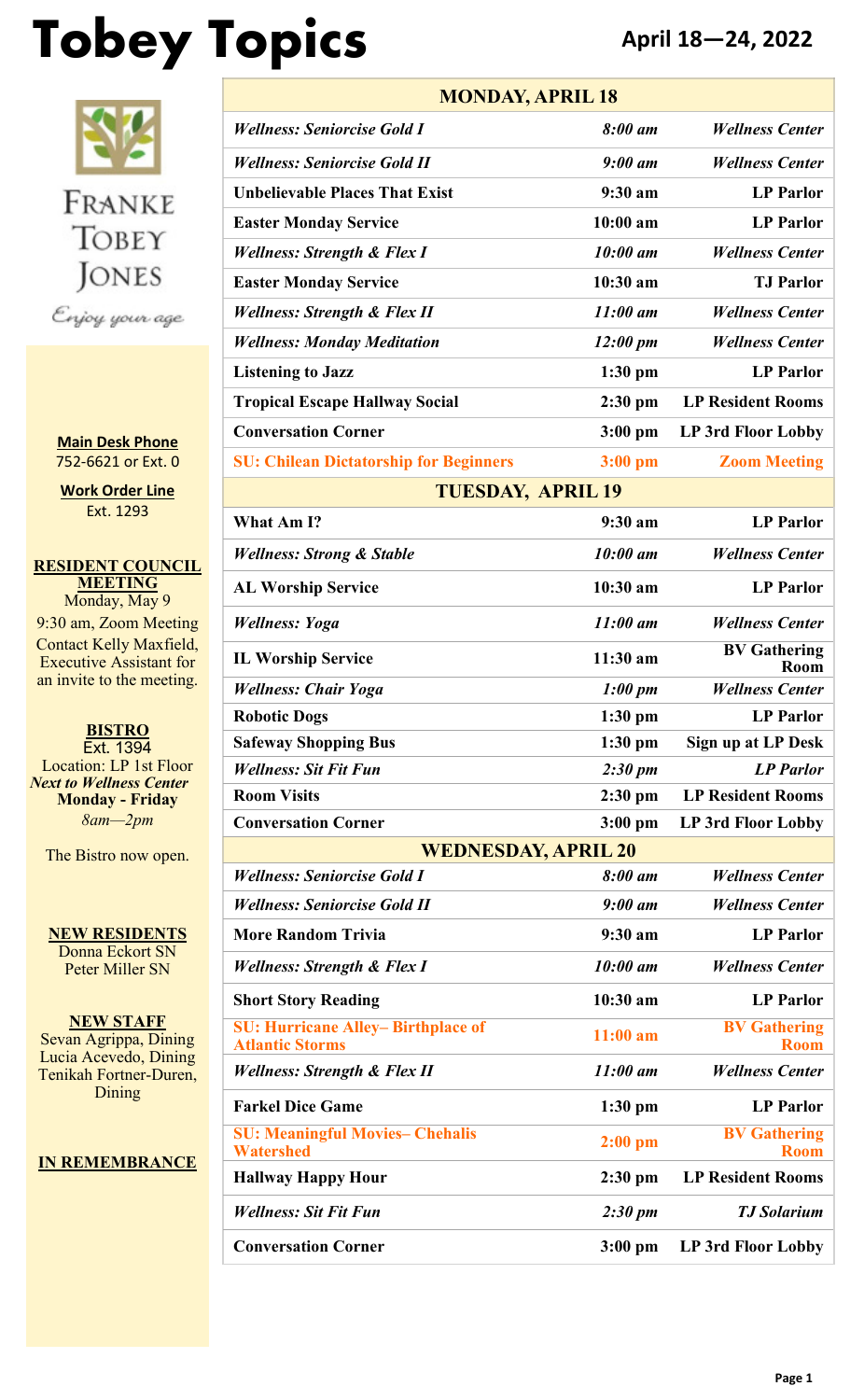### **Tobey Topics**

### **April 18—24, 2022**

#### HAPPY BIRTHDAY

April 3 Paula Foreman Stephen McCready

> April 7 Janet Olejar

April 9 Steve Didis

April 12 Jett Brooks

April 17 Tom Reeder

April 20 Ann Martin David Baker

April 21 Marcia Kuska Henry Ball

April 23 Marian Athow

April 24 Shirley Cockrill Beverly Cook

April 25 Bernie Ekemo

April 26 Barbara Johnson

> April 28 Bill Keebler



| <b>THURSDAY, APRIL 21</b>                                            |                   |                           |  |  |  |
|----------------------------------------------------------------------|-------------------|---------------------------|--|--|--|
| <b>Name That Tune</b>                                                | 9:30 am           | <b>LP Parlor</b>          |  |  |  |
| <b>Wellness: Strong &amp; Stable</b>                                 | 10:00 am          | <b>Wellness Center</b>    |  |  |  |
| <b>Happy Birthday Fenway Park</b>                                    | $10:30$ am        | <b>LP</b> Parlor          |  |  |  |
| <b>Wellness: Yoga</b>                                                | $11:00$ am        | <b>Wellness Center</b>    |  |  |  |
| <b>SU: Rehearsal to Production, An</b><br><b>Actor's Perspective</b> | $11:00$ am        | <b>BV Gathering Room</b>  |  |  |  |
| <b>SU: Aged Healthy, Wealthy &amp;</b><br><b>Wise</b>                | $1:00$ pm         | <b>Zoom Meeting</b>       |  |  |  |
| <b>Trader Joe's Shopping Trip</b>                                    | $1:30$ pm         | Sign up at LP Desk        |  |  |  |
| <b>Star of the Month</b>                                             | $1:30$ pm         | <b>LP 3rd Floor Lobby</b> |  |  |  |
| <b>Wellness: Sit Fit Fun</b>                                         | $2:30 \text{ pm}$ | <b>LP</b> Parlor          |  |  |  |
| <b>Knit Wits</b>                                                     | $2:30$ pm         | <b>TJ</b> Parlor          |  |  |  |
| <b>Conversation Corner</b>                                           | $3:00$ pm         | LP 3rd Floor Lobby        |  |  |  |
| <b>SU: NAFTA for Beginners</b>                                       | $3:00$ pm         | <b>Zoom Meeting</b>       |  |  |  |
| <b>GA Happy Hour</b>                                                 | $3:30$ pm         | <b>GA Living Room</b>     |  |  |  |
| <b>TJ Happy Hour</b>                                                 | $3:30$ pm         | <b>TJ</b> Parlor          |  |  |  |
| <b>DU Happy Hour</b>                                                 | $3:30$ pm         | <b>Wellness Center</b>    |  |  |  |
| <b>BV Happy Hour</b>                                                 | $3:30$ pm         | <b>Bowditch Room</b>      |  |  |  |
| <b>FRIDAY, APRIL 22</b>                                              |                   |                           |  |  |  |
| <b>Wellness: Seniorcise Gold I</b>                                   | 8:00 am           | <b>Wellness Center</b>    |  |  |  |
| <b>Wellness: Seniorcise Gold II</b>                                  | $9:00$ am         | <b>Wellness Center</b>    |  |  |  |
| <b>Endangered Animals</b>                                            | 9:30 a m          | <b>LP Parlor</b>          |  |  |  |
| <b>SU: Culture Culinary History</b>                                  | $10:00$ am        | <b>BV Gathering Room</b>  |  |  |  |
| <b>Wellness: Strength &amp; Flex I</b>                               | 10:00 am          | <b>Wellness Center</b>    |  |  |  |
| <b>Random Trivia</b>                                                 | $10:30$ am        | <b>LP</b> Parlor          |  |  |  |
| <b>Wellness: Strength &amp; Flex II</b>                              | $11:00$ am        | <b>Wellness Center</b>    |  |  |  |
| What Am I?                                                           | $1:30$ pm         | <b>LP</b> Parlor          |  |  |  |
| <b>SU: Color of Law Book Discussion</b>                              | $2:00$ pm         | <b>Zoom Meeting</b>       |  |  |  |
| <b>Wellness: Sit Fit Fun</b>                                         | $2:30 \text{ pm}$ | <b>TJ</b> Solarium        |  |  |  |
| <b>Conversation Corner</b>                                           | $3:00$ pm         | LP 3rd Floor Lobby        |  |  |  |
| <b>SATURDAY, APRIL 23</b>                                            |                   |                           |  |  |  |
| <b>Morning Movie</b>                                                 | 9:30 am           | <b>LP</b> Parlor          |  |  |  |
| <b>TJ Afternoon Movie</b>                                            | $2:30$ pm         | <b>TJ</b> Parlor          |  |  |  |
| <b>Conversation Corner</b>                                           | $3:00$ pm         | LP 3rd Floor Lobby        |  |  |  |
| <b>SUNDAY, APRIL 24</b>                                              |                   |                           |  |  |  |
| <b>Morning Movie</b>                                                 | 9:30 am           | <b>LP</b> Parlor          |  |  |  |
| <b>Seated Exercise</b>                                               | $1:30$ pm         | <b>LP Parlor</b>          |  |  |  |
| <b>Travelogue</b>                                                    | $2:30$ pm         | <b>LP Parlor</b>          |  |  |  |
| <b>Conversation Corner</b>                                           | $3:00$ pm         | LP 3rd Floor Lobby        |  |  |  |

#### **Holistic Wellness Course -Tea Tasting**

We welcome you to sip, taste, and learn about our featured tea and overall wellness benefits. Each month we will feature different teas. We will also include a short meditation/ grounding practice each class. Masks required except during tea tasting. **Wednesday April 20**

#### **1pm Bristol View Gathering Room**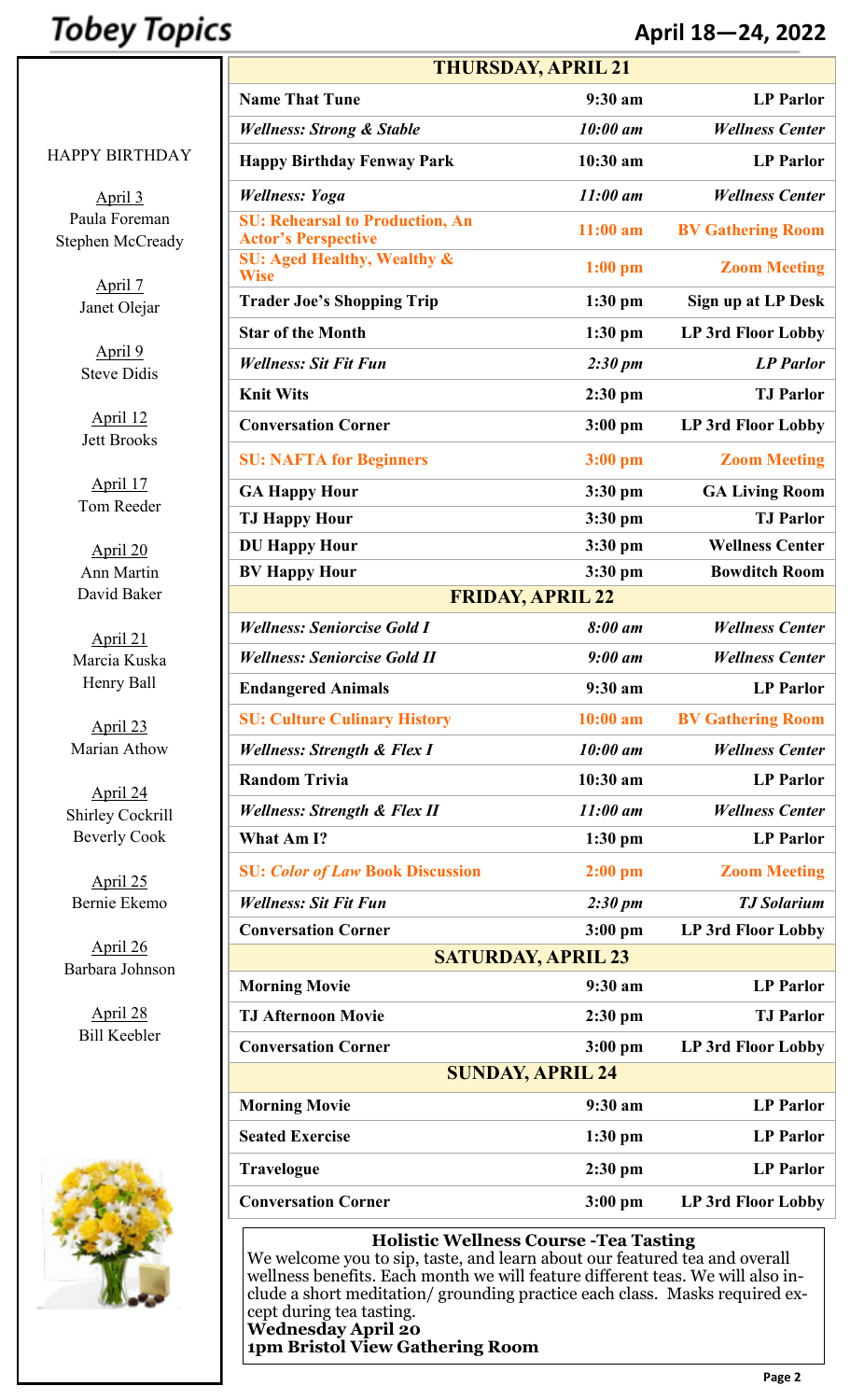## **Tobey Topics**

### June 18-24, 2012 <sup>253</sup>-752-<sup>6621</sup> **April 18—24, 2022**

#### **Symphony Tacoma "Classics V"**



**Saturday, April 30** Bus departs at 6:45 pm. Sign up by Wednesday April 27. **Cost: Ticket \$40-\$90 Masks are strongly suggested while in the theater.** Each of the works comprising this concert tells a story of struggle and inspiration.

Vivian Fung's *Prayer* is a deeply personal commentary on the extraordinary conditions she faced during the COVID-19 pandemic. Inspired by the legacy of Martin

Luther King, Jr., *From the Mountaintop* was written for Anthony McGill, principal clarinet of the New York Philharmonic, and is filled with vivid sadness, happiness, prayerfulness, joy and the struggles and pain felt during the Civil Rights Movement. Schumann's Symphony No. 3 silenced his critics and demonstrated his brilliance as a composer of orchestral music.

**Please sign up at LP Front Desk**

**NW Sinfonietta "In Place and Time"**

**Please contact Heidi at 253-756-6284 if you want to purchase tickets.**

#### **Symphony Tacoma "Classics VI"**

**Saturday, May 14** Bus departs at 6:45 pm.

Sign up by Wednesday May 11. **Cost: Ticket \$40-\$90**

**Masks are strongly suggested while in the theater.**

This concert showcases a delightful array of contrasting styles: from the "rhapsodic dance" and integration of African music into the classical tradition of *The Bamboula,* to the romanticism of Sibelius' Symphony No. 5 and the breathtaking complexity of Rachmaninoff's Piano Concerto No. 2, featuring pianist Natasha Paremski.



#### **Please sign up at LP Front Desk**

**Please contact Heidi at 253-756-6284 if you want to purchase tickets.**



**Saturday, May 21** Bus departs at 6:45 pm. Sign up by Wednesday May 18. **Cost: Ticket \$40-\$90 Masks are strongly suggested while in the theater.** Guest conductor Mei-Ann Chen and flautist Demarre McGill transport us to far-off lands with these three evocative works by Spanish composer Joaquín Rodrigo, W.A. Mozart, and current Seattle Symphony Composer-in-Residence Reena Esmail. **Please sign up at LP Front Desk**

**Please contact Heidi at 253-756-6284 if you want to purchase tickets.**

#### **NW Repertory Singers "This Shall Be For Music"**

**Sunday, May 22** Bus departs at 2:10 pm.

Sign up by Wednesday May 18. **Cost: Ticket \$30**

**Masks are strongly suggested while in the theater.**

Northwest Repertory Singers returns this spring with a celebration of the power of song to connect us and to uplift the human spirit. Their concert features the stunning *Requiem* by Gabriel Fauré and works by Donna Gartman Schultz, Norman Dello Joio, Morten Lauridsen, Leonard Bernstein, and NW Repertory's own Tom Walworth.

#### **Please sign up at LP Front Desk**

**Please contact Heidi at 253-756-6284 if you want to purchase tickets.**

#### **Tacoma Musical Playhouse "In the Heights"**



**Saturday, May 28** Bus departs at 1:15 pm. Sign up by Monday May 23. **Cost: Ticket \$29 Proof of Covid Vaccination will be required to enter the theater. You MUST have a copy of your vaccine card, and photo ID. Masks will be required while in the theater.**

In the Heights, is a story is set over the course of three days, involving characters in

the largely [Dominican n](https://en.wikipedia.org/wiki/Culture_of_the_Dominican_Republic)eighborhood of Washington Heights in Upper Manhattan, New York City. In Washington Heights, community is everything, and we see how each of these individuals struggles to survive and how these same individuals come together as a community to mourn their losses and rejoice in their triumphs

**Please sign up at LP Front Desk Please contact Heidi at 253-756-6284 if you want to purchase tickets.**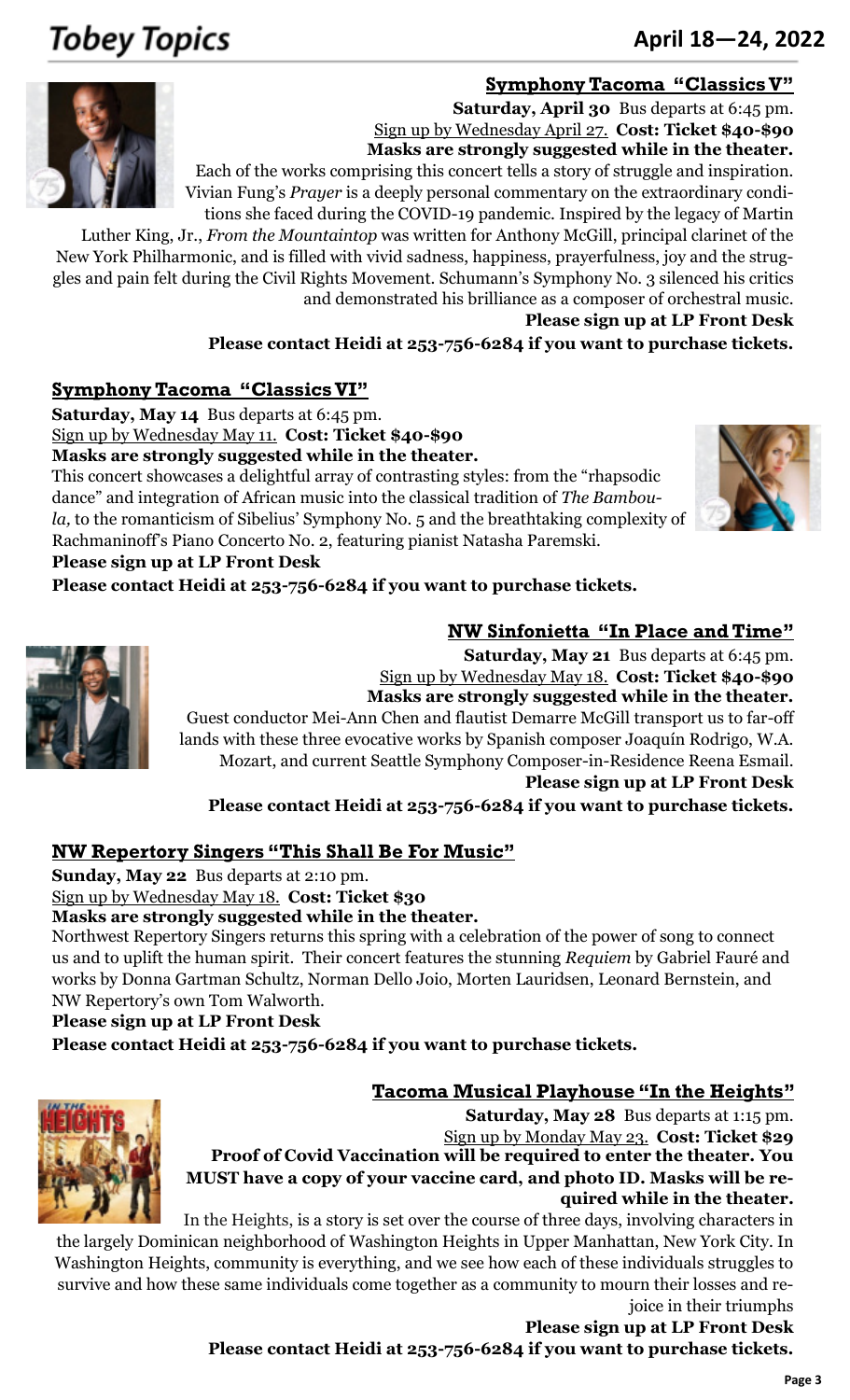### Tobey Topics

| 8 | 5            |   |   |                         |   |                         |                  | 3 |
|---|--------------|---|---|-------------------------|---|-------------------------|------------------|---|
|   |              |   | 5 |                         |   |                         | 1                |   |
| 6 |              |   | 8 | $\mathbf{2}$            | 3 |                         | $\boldsymbol{4}$ |   |
|   |              | 3 | 7 | 9                       | 5 |                         |                  | 4 |
|   |              |   |   | $\overline{\mathbf{4}}$ |   |                         |                  | 7 |
|   | 6            | 7 |   |                         |   | 5                       |                  |   |
|   | $\mathbf{1}$ |   |   |                         |   | $\overline{\mathbf{4}}$ | 7                |   |
|   | 4            |   |   | 8                       | 1 | $\overline{2}$          |                  | 6 |
| 5 | $\mathbf{2}$ | 8 | 4 | 7                       |   |                         |                  |   |

**How to Play Soduko:** Using only the numbers 1 through 9, complete the grid so that no number is repeated in any row, column or grid. Each puzzle has one, and only one, unique solution, and each can be solved using pure logic - guessing and trial-and-error are never required.



#### **WEEKLY RIDDLE**

I am a three digit number. My tens digit is five more than my ones digit. My hundreds digit is eight less than my tens digit. What number am I?

#### **THANK YOU! . . .**

I bring culled books from our Book Exchanges and donated books we cannot use to the Food Bank at Mason Methodist Church in Proctor. I recently began collecting your grocery bags for them too.

Every time I arrive I am thanked profusely for our charity. I am greeted with arms waving in air-hugs, and "There she is!" or "She's back!" or "I love you as we are out of bags and books again!" Today they said they have fed 240 families in just the last three days alone.

To think that the little we offer means so much is very heartwarming. I wish each of you could see the reaction from this small effort on our part. I am truly overwhelmed by your generosity and the Food Bank's welcome. Let's keep up this good work!

Carol Bruda Head, Bascom Library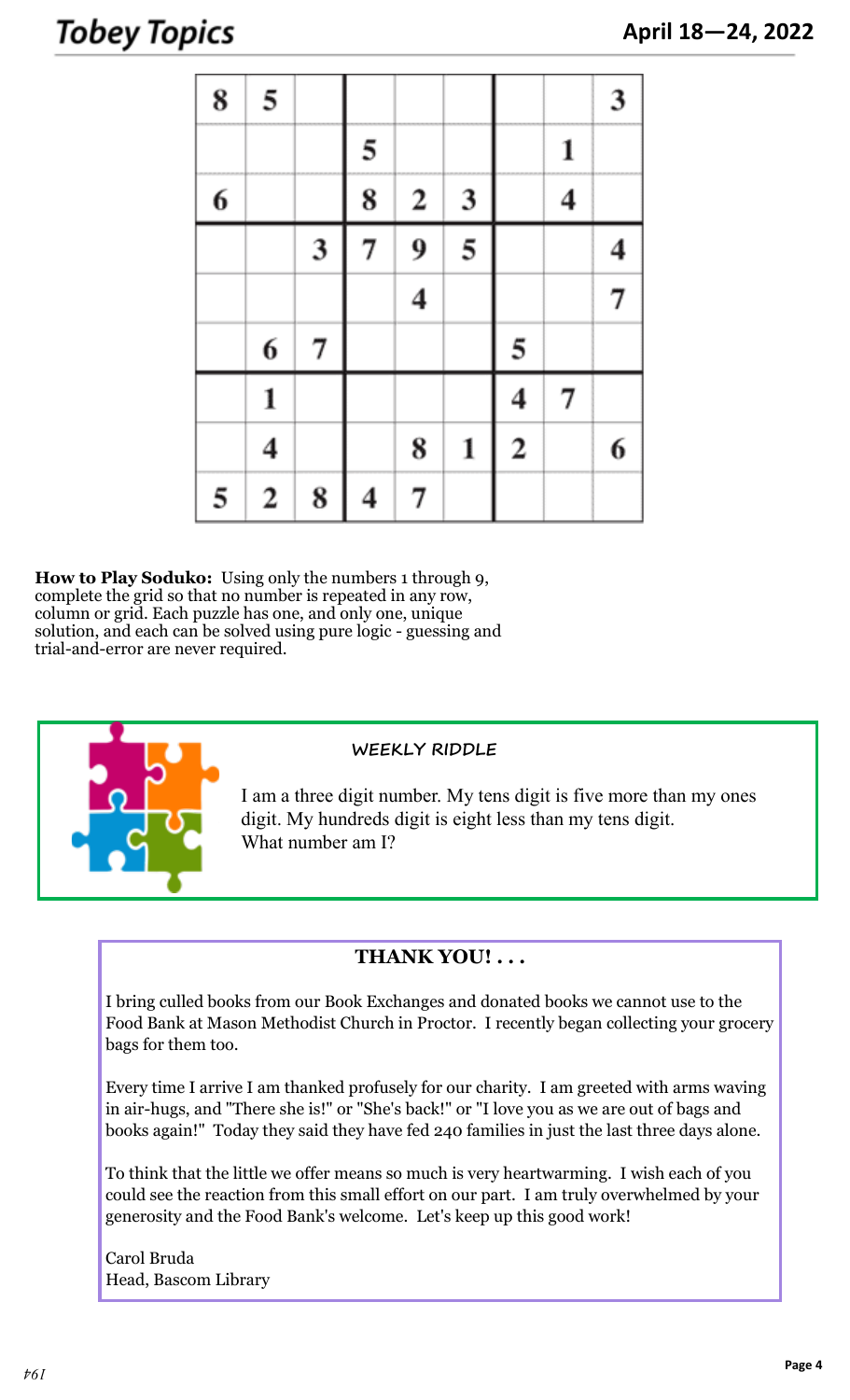#### *Color of Law* **Book Discussion**

Join us for a discussion of *The Color of Law: A Forgotten History of How Our Government Segregated America* by Richard Rothstein led by Dr. Dexter Gordon, Executive Vice President of The Evergreen State College. Copies of the book have been made available to FTJ residents in on-campus Book Exchanges and in the Bascom Library.

#### **Fridays, April 22, & 29 2:00 – 3:30 pm, Zoom Meeting** Meeting ID: 876 7453 7929 Passcode: 845170

#### **GET YOUR COVID BOOSTER SHOT!**

**Tuesday, May 10th 10:00am-12:00pm; 12:30pm-3:30pm Old HCC Building** 

Rxpress Pharmacy will be on-site to provide COVID-19 Booster Shots.

**\*** You can receive your first or second booster shot

\* The booster is not required but it is recommended

\* The second booster shot is available to anyone who received their first booster at least four months ago (If you received your booster at FTJ, it was on 10/27/21)

\* You do not need to have received your COVID vaccine or booster at FTJ to be eligible

\* **You must bring your COVID vaccination card** to show proof of your vaccination and booster and the

date you received it \* If you received your COVID vaccination at FTJ and cannot find your card please let Bob know

\* Michelle Olafson and the Admissions team will be reaching out to you to complete the appropriate

forms. **All forms must be completed by April 29th.** 

\* The COVID booster shot is free for everyone whether you have insurance or not

\* If you can't come at the times below for your building, please come anytime between 10:00am-12:00pm or 12:30pm-3:30pm

The schedule is as follows:

**Tobey Jones – 10:00am-11:00am Garden Apartments – 11:00am-12:00pm Bristol View – 12:30pm-1:30pm Duplexes – 1:30pm-2:30pm Lillian Pratt – 2:30pm-3:30pm Skilled Nursing and Memory Care vaccinations will happen in resident rooms** throughout the day

#### **Notes From Philanthropy:**

A big thank you to the residents who contributed to the Senior Center food bank and the overwhelm-

ingly successful *Souper Bowl With Love!* As you can see by the beautiful card signed by many Senior Center participants, hearts were filled with much appreciation for extra help and most importantly, being remembered.



Please know that your support and good wishes meant the world and made a brighter day for a lot of seniors in our community. Thank you for your incredible and generous sup-

port!

#### **Chilean Dictatorship for Beginners**

This presentation will discuss the most important events and the most significant consequences of this period in Chile's history.

**Monday, April 18 3:00 pm, Zoom Meeting** Meeting ID: 481 600 3295 Passcode: 845170

#### **Hurricane Alley – Birthplace of Atlantic Storms**

Explore how hurricanes are formed, how they are tracked, how they are named, and – with warmer oceans – will it just get worse? You must contact Jana to register for this class before you can attend. **11:00 am, Bristol View 1st Floor Gather-**

**ing Room** 

**Wednesday, April 20** 

#### **Meaningful Movies - Chehalis: A Watershed Moment**

"Chehalis: A Watershed Moment" is a 60 minute documentary about how climate change and a legacy of human impact is affecting Washington's Chehalis River and the people living in the watershed. Join us for the movie and stay for the discussion to follow. You must contact Jana to register for this class before you can attend. **2:00 pm, Bristol View 1st Floor Gathering Room** 

**Wednesday, April 20** 

#### **NAFTA (North American Free Trade Agreement) for Beginners**

In this talk, we will discuss the nature of NAFTA, its history, its implications, its influence on Mexican and U.S. societies, as well as its current relevance.

**Thursday, April 21 3:00 pm, Zoom**  Meeting ID: 481 600 3295 Passcode: 845170